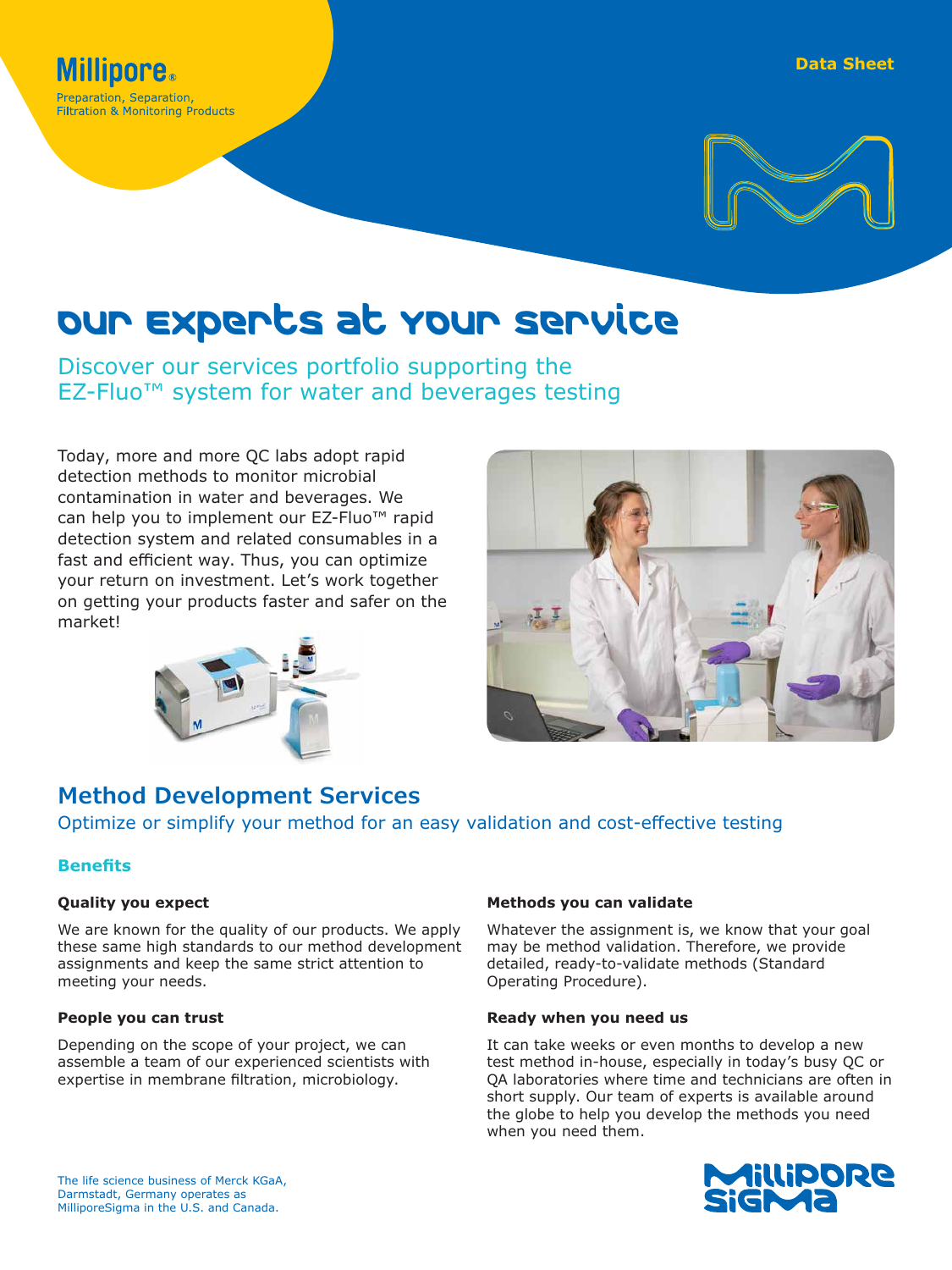### **Products**

### **Feasibility Study**

Experimental study done in our application laboratory using your samples and microbial strain(s):

- Assessment of the compatibility of your sample with the EZ-Fluo™ system and of time to result
- Service includes 1 product matrix & 1 strain
- Additional strains can be quoted as an option
- Deliverable: study report

### **On-Site Evaluation**

Evaluation of the EZ-Fluo system at your site using real samples:

- Installation of a demo system on-site and extensive 2,5 day-training by our application scientist
- Customized test plan, real tests initiated on-site, then weekly follow-up calls to support you
- Consumable not included, to be provided by you according to your test plan
- Deliverables: customized protocol, results sheet
- Duration: up to 3 months

### **Method Development**

Experimental study done in our application laboratory using your samples and microbial strain(s):

- In case of compatibility issue with standard protocol or of new product to be tested
- Development of an appropriate method to overcome the interferences or improve filterability
- Service includes 1 product matrix & 5-6 strains
- Additional strains can be quoted as an option
- Deliverables: study protocol, study report

### **Method Development Consultancy**

Consultancy service by our application scientist to support your method development:

- In case of compatibility issue with standard protocol or of new product to be tested
- 1-day training at your site covering equipment use and how to develop an appropriate method
- Customized test plan, real tests initiated on-site, then weekly follow-up calls to support you
- Consumable not included, to be provided by you according to your test plan
- Deliverables: customized protocol, result sheets
- Duration: up to 3 months

# **Validation Protocol and Services**

Ensure your lab team can make the best out of your system

### **Benefits**

### **Proven protocol and expertise to qualify your new system**

It is a good practice and often corporate requirement to qualify new testing equipment. Receive a prepared protocol and have your new system validated quickly and efficiently.

### **Reduce the development time & cost for method validation**

Your protocol preparation may require several weeks of development. You can benefit from our expertise on both the system and the application to optimize your method validation and move to routine use.

### **Products**

#### **Functionality Testing Report**

Our ready-to-use Functionality Testing Report is based on our internal product qualification test methods. This protocol enables you to easily verify that your new system has been installed properly and test its core functions. Thus, you make sure that you can start your testing under the best conditions.

### **PQ Consultancy Service:**

Consulting service for microbiological validation to plan and perform the PQ:

- On-site support for implementation of the PQ tests
- Consumables and media calculation
- Training on recovery test techniques
- Data formatting and report finalization
- Scheduling of the tests
- Data interpretation, comments and conclusion
- Duration: on demand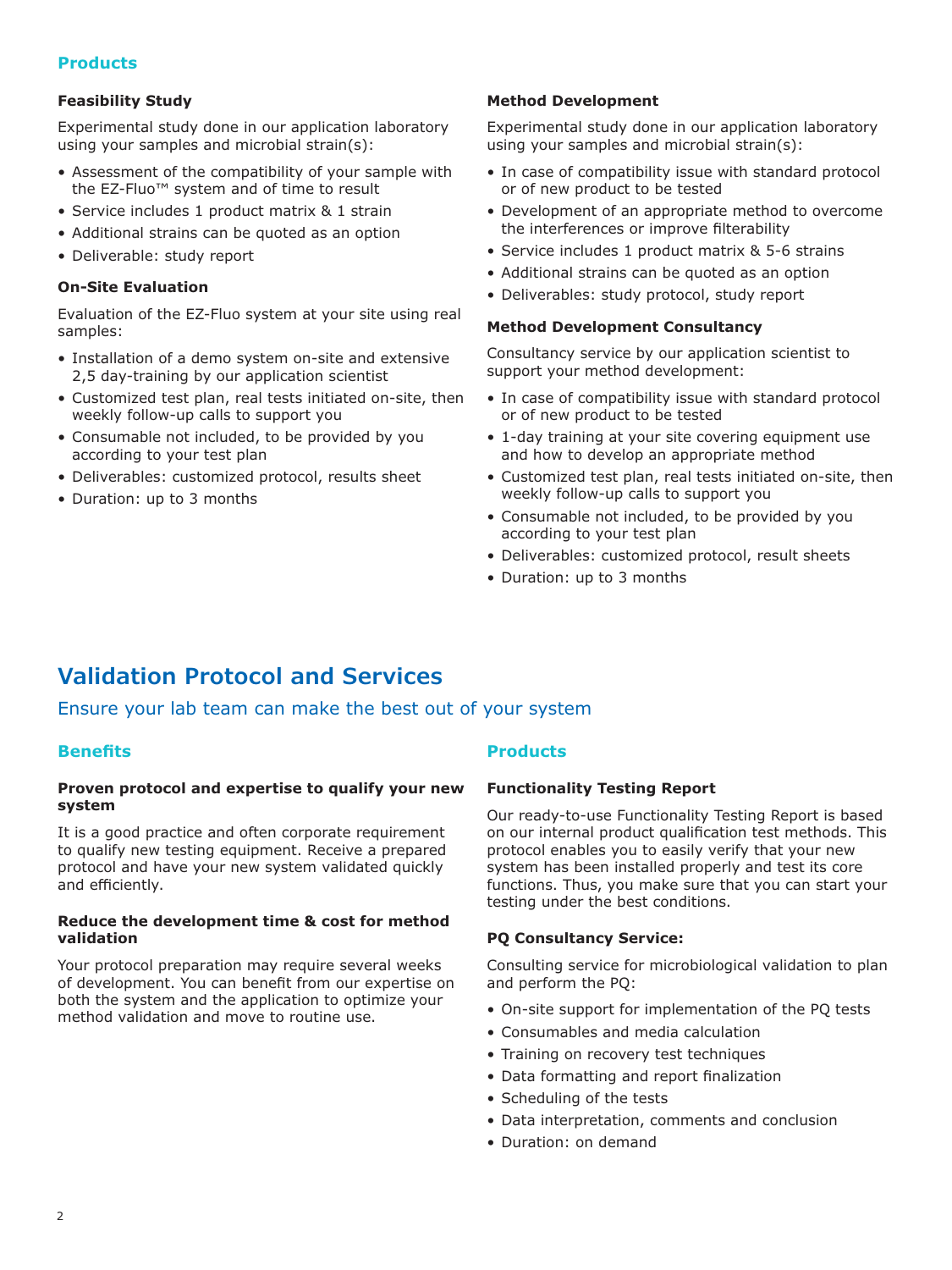# **Service plans at repair center or at customer site**

Rely on your equipment and minimize the breakdown risk

# **Benefits**

### **Ensure Optimum Performance**

Preventive maintenance and system verification ensure efficient operation with minimal downtime. Every system should be serviced regularly to ensure its performance remains within its initial specifications. We recommend checking and adjusting the equipment on an annual basis guaranteeing that your system will deliver reliable and consistent results over time.

### **Annual Preventive Maintenance**

Annual preventive maintenance will reduce the risk of breakdown by ensuring the system works within its specifications. As part of the yearly preventive maintenance program the service engineer performs:

- Visual and functional checks
- Performance tests as found and as left
- Replacement of critical wear parts

### **Comprehensive Documentation**

Upon completion of the service, we will provide you with a report defining the service performed on your system as well as our recommendations. This performance report also guarantees that the system meets its specifications.

# **Training Services**

### Ensure your lab team can make the best out of your system

### **Benefits**

### **Benefit from our expertise**

"The rule mandates "appropriate training" and record keeping. According to the FDA, individuals responsible for developing the food defense plan can be qualified through training, experience or combination thereof. FDA suggested areas for training include food defense awareness, preparing a food defense plan, and conducting vulnerability assessments. Records must be maintained for food defense monitoring, corrective actions and verification activities." (FMSA)

### **Make sure your team feels at ease**

Your lab team is busy and must operate as efficiently as possible. Training can help you avoid common handling issues and streamline your testing protocol for reliable and consistent results in the shortest time.

## **Products**

### **Service Plans**

We offer a variety of service plans that can be executed either in our local repair center or at your site.

|                                         | <b>Service</b><br>Essential™ | <b>Service</b><br>Advanced™ | <b>Service</b><br>Total™ |
|-----------------------------------------|------------------------------|-----------------------------|--------------------------|
| Preventive Maintenance                  | Yes                          | Yes                         | Yes                      |
| Maintenance kit<br>(guoted separately)  | Yes                          | Yes                         | Yes                      |
| Number floating repair                  | O                            | 1                           | N/A                      |
| All repairs                             | No                           | No                          | Yes as<br>needed         |
| Spare Parts                             | Excluded                     | Excluded                    | All inclusive            |
| Shipment/Travel Zone 1                  | Yes                          | Yes                         | Yes                      |
| <b>Options</b>                          | To be ordered separately!    |                             |                          |
| <b>Second Preventive</b><br>Maintenance | Yes                          | Yes                         | Yes                      |

### **Products**

### **Operator Training**

In-depth training on water and beverages testing for a minimum of 2 participants in our regional training center or at your site. Each participant receives a customized handout:

- Presentation of the EZ-Fluo™ system, accessories and consumables
- Method lifecycle overview: application and method development, system qualification, method validation, operator training and system maintenance
- Hands-on training: assembling the system, usage (with your products in their final containers), cleaning, troubleshooting and common mistakes
- Question session
- Final examination and grading of the attendees with certificate of training
- Duration: 1 day